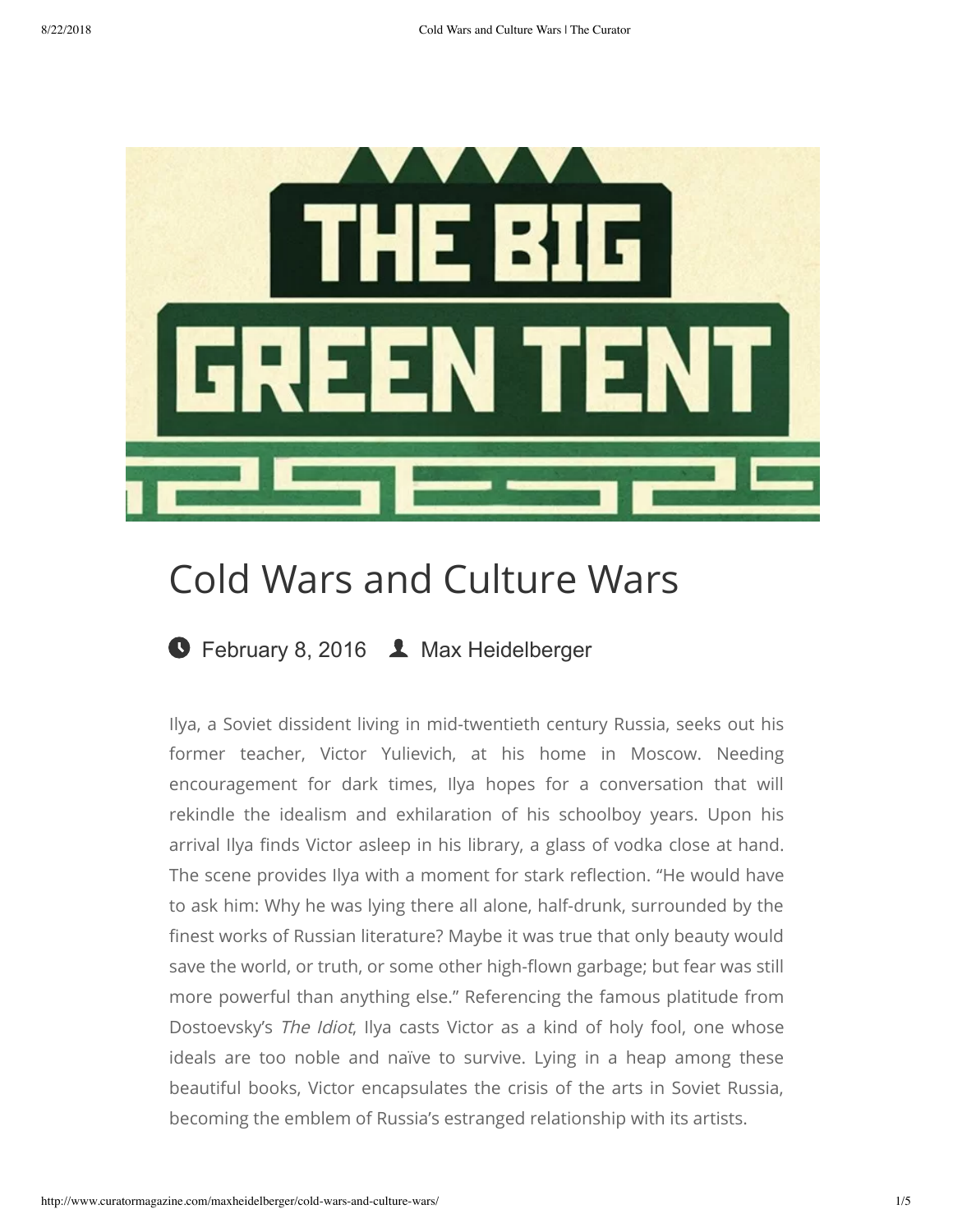#### 8/22/2018 Cold Wars and Culture Wars | The Curator

This relationship is a central concern of Ludmila Ulitskaya's The Big Green Tent. Told largely through the eyes of three Soviet dissidents—a musician, a photographer, and a poet—and their families, The Big Green Tent demonstrates the bizarre relationship Russia shares with its own artists, paradoxically celebrated and censored. As Ultiskaya wryly notes in the novel, the 18th Century poet Pushkin may be the patron saint and founder of Russian literature, but not even he escaped the surveillance of the Tsar's secret police: "The past was no better than the present. […] One had to try to escape, to wrestle free from every era, so as not to be devoured by it." In Ulitskaya's vision, the Russian artist is both intensely gifted but also destabilizing, traversing the borders of Russia's history, trying to breath new life into communities while eluding the authoritarian state.

Ulitskaya herself is no different. As a vocal opponent of Putin and his policies, Ulitskaya has denounced contemporary Russia on many occasions, even as her literary fame has grown. While her writings celebrate the rich history and literary heritage of Russia, they also offer a scathing indictment of its political and social accomplishments. Thus The Big Green Tent is a Russian novel in the classical sense, expansive and complex, both celebrating and deploring its culture of origin.

Eschewing a typical timeline, the novel moves effortlessly between various moments in the lives of Ulitskaya's characters, assembling a collage of human striving. This collage, inherently fractured (characters move frenetically into and out of marriages, across national borders, and amidst national crises) is reconciled under the eponymous Big Green Tent. This central image, described in the fevered dream of Ilya's abandoned wife, Olga, is a place without doors, without borders: "a pavilion, all shining and golden," where the dead and the living line up together to gain entrance. Here, in this eschatological vision, artistic expression is freed from authoritarian censorship. Inside the Big Green Tent there is "nothing," but nevertheless those who enter the tent experience a sensory explosion. "There's a particular scent, something you can't even imagine, and everything is shining." Unbounded by words or images, and circumscribed by no authority, the tent represents the unfettered possibility of free expression. This *eschaton* for artists is the realization of the unfulfilled hopes of Ilya and his friends.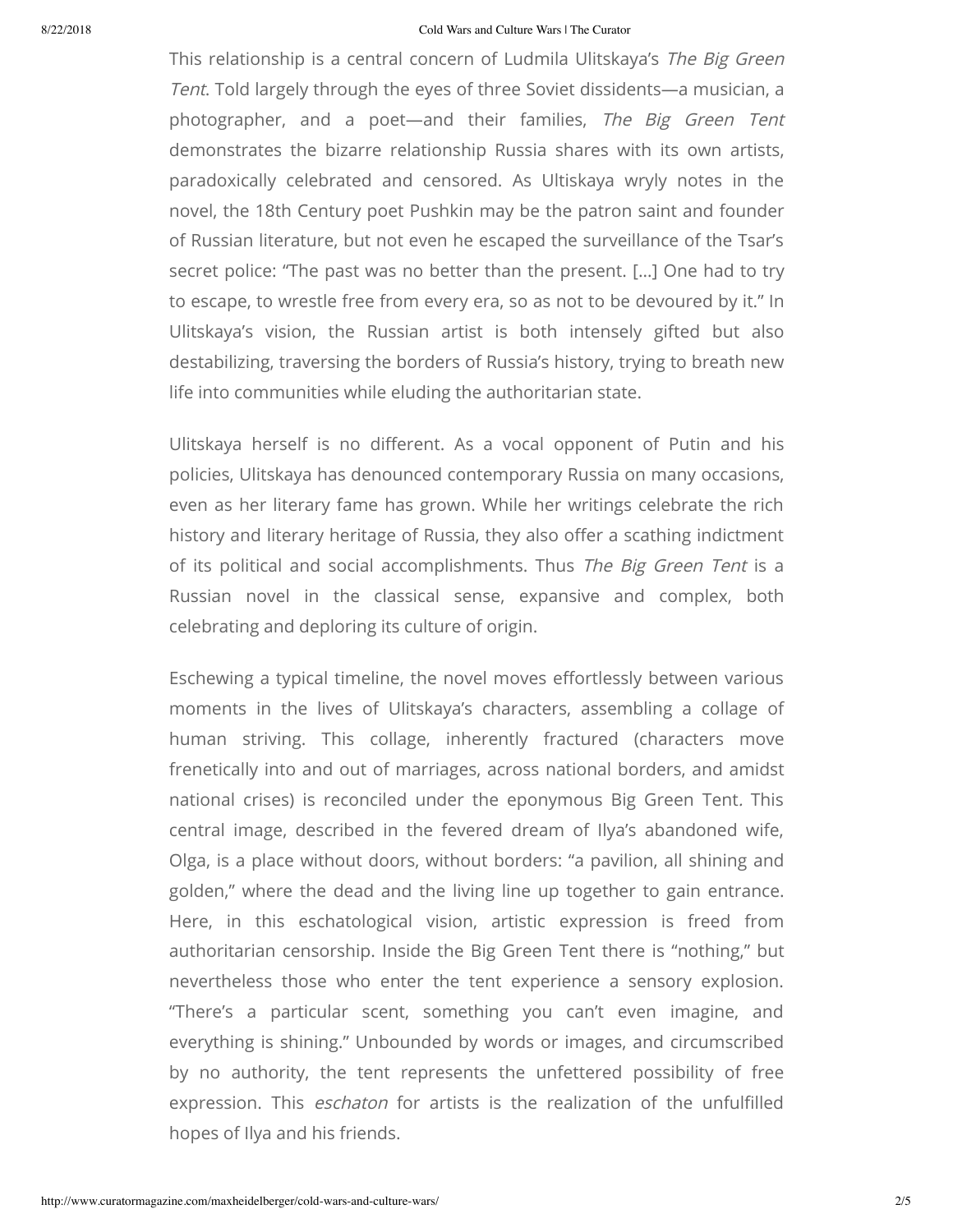#### 8/22/2018 Cold Wars and Culture Wars | The Curator

While certainly a work of historical fiction, The Big Green Tent is grounded in the imagined future of Russian dissident artists. To use the H. Richard Niebuhr's terminology, The Big Green Tent is "internal history;" history told from the perspective of the participants, a history into which we are invited to "think with poets rather than with scientists."[1] Seen from this artistic vantage point and pressed towards a particular end (the communal ideal of the Big Green Tent), The Big Green Tent provides not only an account of the Soviet dissident experience as confessed by the community of Russian artists, but also offers an imaginative and prophetic vision of what the relationship between artist and community could, and indeed must, become.

Ulitskaya's artists are made for community. And yet, for the stereotypical artist, community is supposed to be difficult. Ever since modernity, artists have been cast as social outcasts, tormented and alone in their genius. Artist and writer Makoto Fujimura tackles this stereotype head on, reinventing artists as mearcstapas, an Old English word for "border stalkers."[2] As *mearcstapas*, artists lead from the margins, having a role "that both addresses the reality of fragmentation and also offers a fitting means by which artists can help people from all our many and divided cultural tribes learn to appreciate margins, lower barriers to understanding, and start to defuse the culture wars."[3] Concerned with the polarization of truth and falsehood in the contemporary American "culture wars," Fujimura identifies the permeability and fluidity of artists as they ply their craft. Far from casting artists as loners or outsiders, Fujimura describes artists as those who leave and then return to their communities, bringing new knowledge and insight. In this way, the role of the artist is twofold, both destabilizing and generative. Likewise, the artists of Ulitskaya's The Big Green Tent are mearcstapas as well, voicing their dissent and combating the fear that is rampant in their communities through music, literature, and images. Ilya sneaks between alleys and over rooftops to photograph the bloody stampede in Trubnaya Square during Stalin's funeral, capturing images of the violence to send in secret to the West. Sanya, crippled at a young age and unable to further his career as a piano player, pursues in secret an evolutionary theory of musical systems. Mihka, stigmatized as a Jew, is imprisoned in a labor camp for sharing his love of literature with a coworker. By exercising their freedom and engaging with their communities, Ulitskaya's artists flirt with death. In each case, cooperation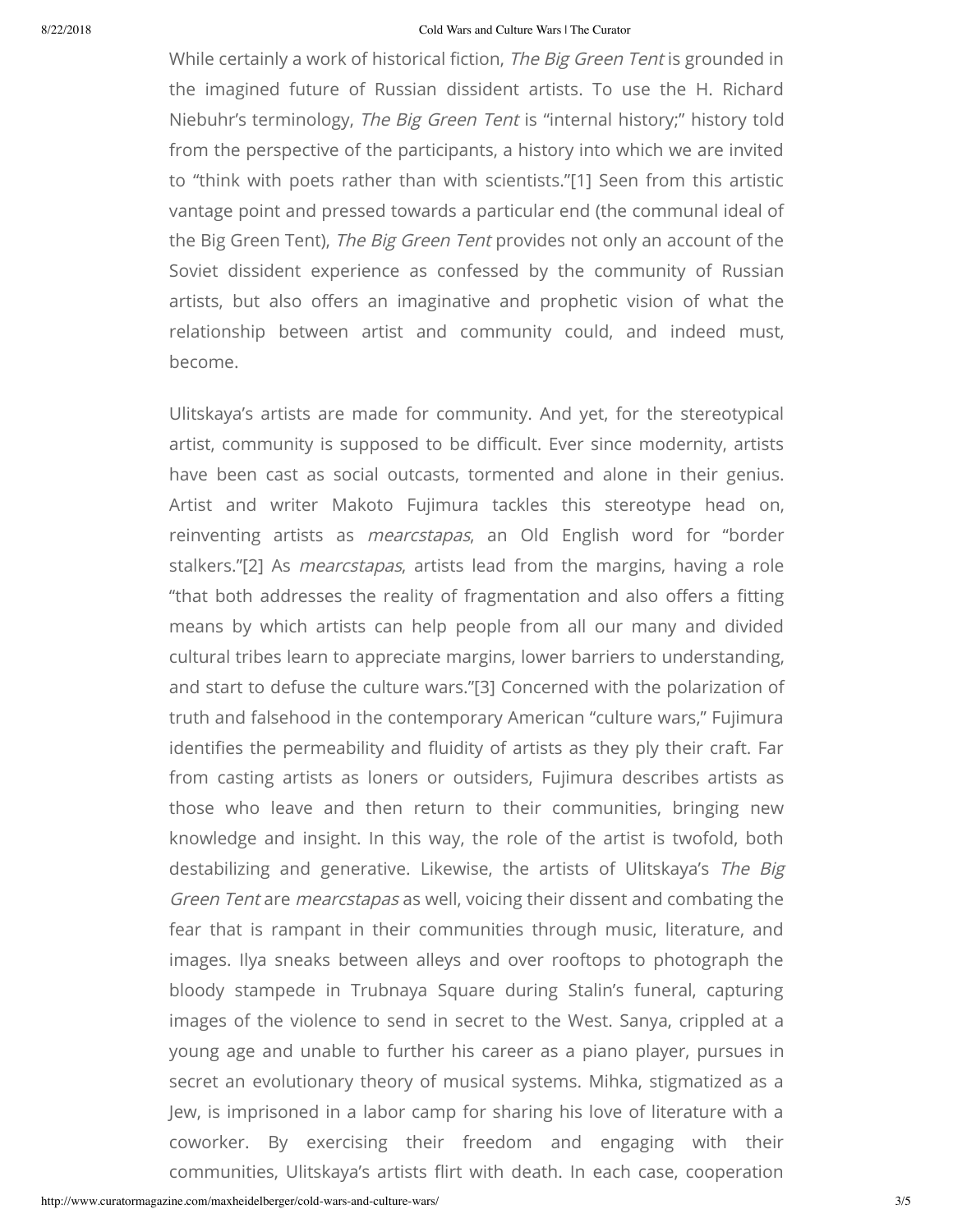### 8/22/2018 Cold Wars and Culture Wars | The Curator

with KGB authorities leads to the end of these characters' art and, either literally or symbolically, their lives. Contrary to the stereotypical image of the "lonely artist," it is not the isolation of introversion or excessive selfawareness that leads to the untimely deaths of Ulitskaya's artists. Rather, it is rigorous engagement within their communities, the itinerant and critical engagement of the mearcstapa, that leads to their undoing.

Ulitskaya points to a purpose for the arts beyond expressing dissent; her artists do not merely voice disapproval with the world in which they live. Nor are they simply destroyed by their own contexts. In spite of all that is set against them, artists create new worlds of their own. This is true revolution. Recognizing the musical genius of the crippled Sanya, the professor Kolosov realizes that this boy, too, understands that art is inherently transformative. "They were few and far between, the temporal forerunners of humanity, people who not only presaged the new world, but were also able to analyze and research it." When Sanya hears music, he hears the end of the world and the beginning of a new one; the world of the Big Green Tent. The artist becomes a prophet.

Prophecy aside, Ulitskaya's characters do not achieve the ideal of the Big Green Tent in their lifetime. They are undone by circumstance, fate, and in some cases simply poor planning. But little moments of reprieve shine through; in cultural climates which stifle the arts, whether Cold War or Culture War, artists can enjoy solidarity and find a modicum of peace. As Ilya awakens his drunken teacher, he finds that his own mind has gone blank. "What had Ilya wanted to ask him? What did he want to tell him? Nothing. This was just what he had wanted: to sit down and drink a glass together, to commiserate with each other, to feel mutual sympathy, compassion, love. They drank in silence. And Ilya felt better." The Big Green Tent balloons over Ilya's head, if just for a moment. For Ilya and Ulitskaya, perhaps this, for now, is enough.

[1] H. Richard Niebuhr, The Meaning of Revelation, 37.

[2] Makoto Fujimura, Culture Care, 39.

[3] Ibid.